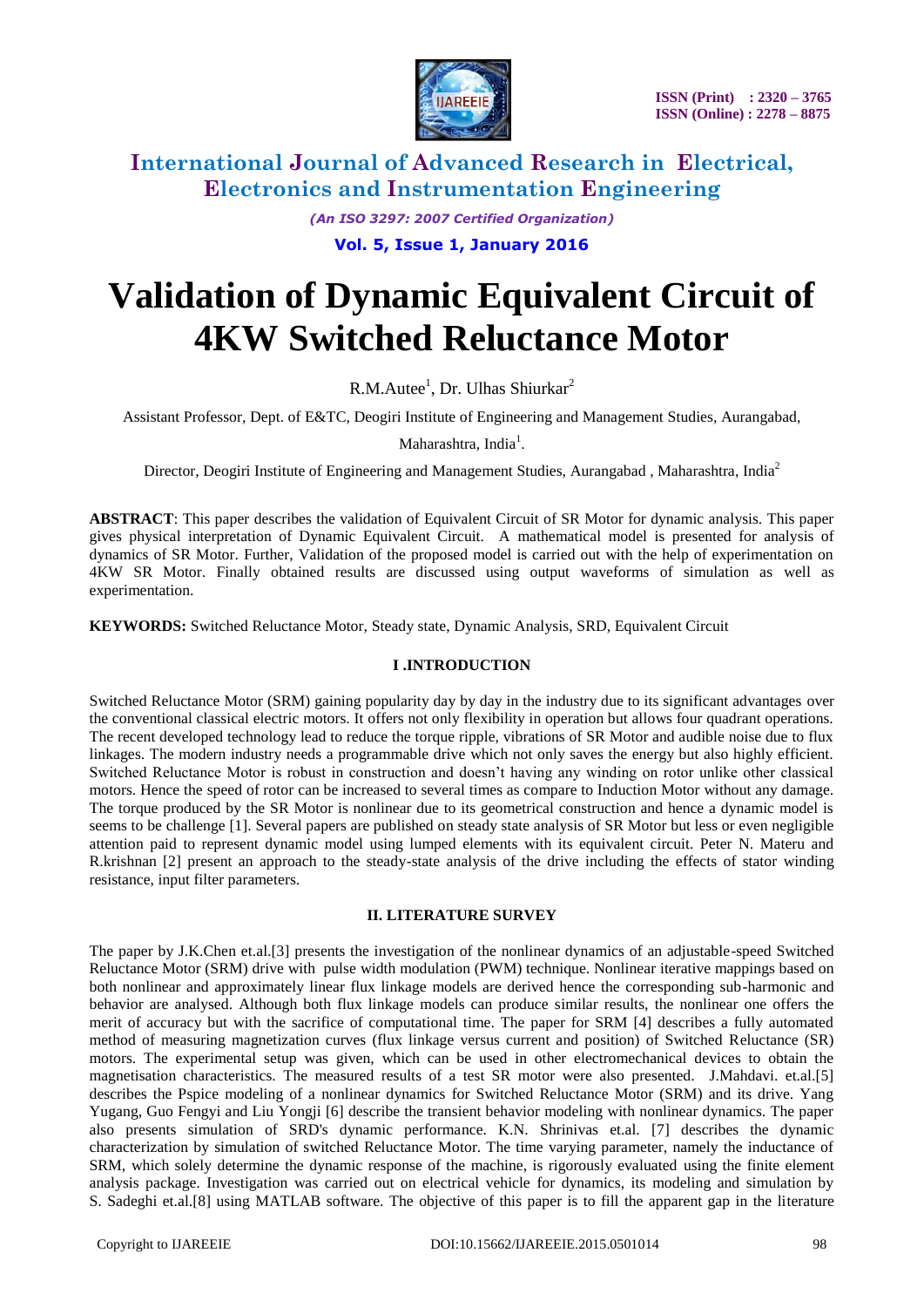

*(An ISO 3297: 2007 Certified Organization)*

## **Vol. 5, Issue 1, January 2016**

using a novel model of dynamic representation using Equivalent Circuit which is capable of analysis of dynamics of Switched Reluctance.

#### **III. NEED OF DYNAMIC REPRESENTATION OF SR MOTOR**

The energy crises on one hand and cost effective production on other hand forces the industry to change their mind set for the economic solutions. The proposed work demonstrates an economical solution using Dynamic Representation of Equivalent Circuit, and hence it is used by consultants/Engineers easily. On the other part, there is limited Software Engineers / Designer available in the industries for special operations on motors. The software also not only costlier but requires license and updating cost. In view of above the proposed work provides a simple and handy solution. Performance parameter may be optimized with integrated approach (Converter and Inverter as whole).

#### **IV. DYNAMIC REPRESENTATION AND ITS PHYSICAL INTERPRETATION**

Dynamic system deals with the change in any of the input parameters results in to change in the output performance parameters. A separate test measurement method is introduced with its physical interpretation.



Fig. 1 Dynamic Representation of Equivalent Circuit

[In above Equivalent Circuit, Rc – Represents copper loss, L1 – Represents Self Inductance, R"m – Represents Conversion of Mechanical Energy, Rfric – Friction Coefficient and Cj – Representing Moment of inertia]

The physical interpretation is correlated with the new circuit which includes new term Ceq to represent a mechanical term representing torque due to rotor movement and inertia of the rotor and equivalent speed. From the dynamic equivalent circuit, the total circuit is an electric network representing components such as resistance, inductor, and capacitor. The Transducer and their connected mechanical systems are separated by electric-circuit element and sources. A frictional coefficient is represented by a resistive element. The parameters of Dynamic Equivalent Circuit are measurable. The Dynamic Equivalent Circuit consists of energy conversion components and can be determined by characteristics of the electrical and mechanical systems connected to its input and output terminals.

#### **V. THE MATHEMATICAL MODELLING**

Transducer and their connected mechanical systems are separated by electric-circuit element and sources. Hence total network is an electrical network. The electromechanical equivalence is seems to be the differential equations of the systems and of the equivalent circuit. The mechanical torque or force in represented by T and its electrical equivalent is represented by i, similarly moment of inertia J is represented by its electrical equivalent C as capacitor. The dynamic modelling can be implemented using following equations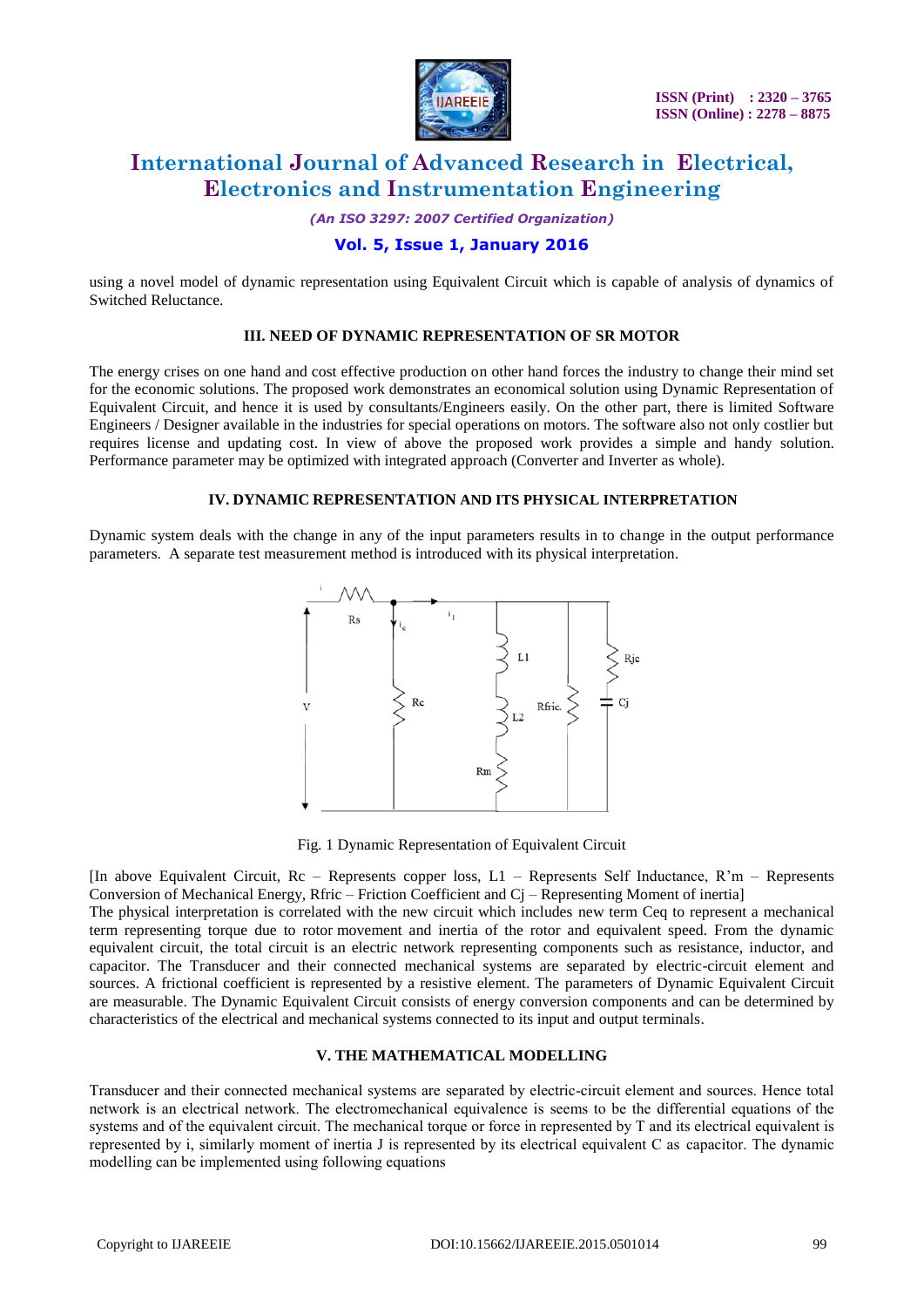

*(An ISO 3297: 2007 Certified Organization)*

### **Vol. 5, Issue 1, January 2016**

$$
J\frac{d^2\theta}{dt^2} = T_{\text{Total}} \tag{1}
$$

Where total torque is given by,

$$
T_{\text{Total}} = T_e - T_L \tag{2}
$$

$$
\frac{d^2\theta}{dt^2} = \frac{1}{J}T_{\text{Total}}\tag{3}
$$

$$
\frac{d\theta}{dt} = \omega\tag{4}
$$

The rotor speed is given by,

$$
\frac{d\theta}{dt} = \frac{1}{J} \int T_e - T_L \tag{5}
$$

$$
V = R i + L(\theta, i) \frac{di}{dt} + \frac{dL(\theta, i)}{d\theta} \cdot i \cdot \frac{1}{J} \int (T_e(\theta, i) - T_L)
$$
 (6)

Hence, the dynamic current is given by,

$$
\frac{di}{dt} = \frac{1}{L(\theta, i)} \{ [V - (R + \omega \frac{dL(\theta, i)}{d\theta}]i \}
$$
(7)

The equation (7) is useful to calculate the dynamic current of one phase of Switched Reluctance Motor. To calculate the dynamic current, a separate Matlab program is developed. For dynamic calculations, there is need to solve the equation (6) and (7) simultaneously and the data need to process using Matlab software.

#### **VI. SIMULATION RESULTS**

Vibre total torque is given by,<br>
Vibre total torque is given by,<br>  $T_{\text{max}} = T_c - T_t$  (2)<br>  $\frac{d^2y}{dt^2} - \frac{1}{J}T_{\text{av}}$  (3)<br>  $\frac{d\theta}{dt} = 0$  (4)<br>
He rature speed is given by,<br>  $\frac{d\theta}{dt} = \frac{dL(\theta)}{d\theta} - 1$ ,  $\frac{1}{J}[T, T_1]$  (5) A simple but yet useful hardware and software is developed and effectively implemented for measurement and data recording. In the experimentation, there is use of actual circuits which are used in the SRM Drives. Therefore results recorded are very useful for performance analysis of SRM. The modules are developed for one phase of Switched Reluctance Motor. The figure (2) shows torque verses speed with applied load.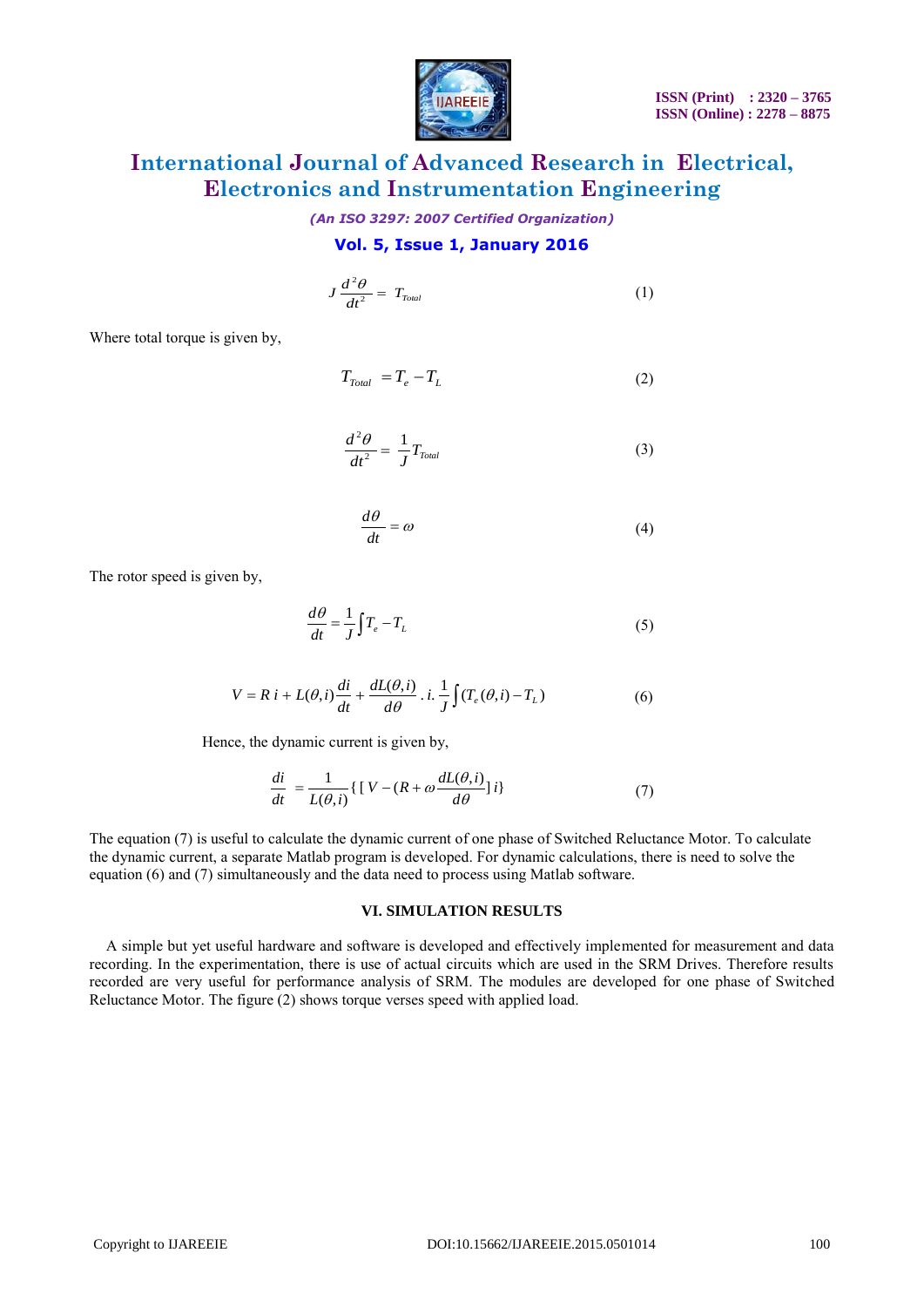

*(An ISO 3297: 2007 Certified Organization)*

**Vol. 5, Issue 1, January 2016**



Fig.2 Torque Vs Speed Characteristics

The figure (3) shows instantaneous Torque verses Time of SR Motor. The controller has been programmed for constant torque at 1500 RPM or 1800 RPM or 3000 RPM and the input is 380V or 415V. The entire speed ranges in available for rated torque of the SR Motor. The accelerating torque is permanently available up to 150% of rated torque between 0 to 80% rated speed during the measurement.



Fig. 3 Instantaneous Torque Characteristics

Figure (4) shows Speed verses Time which is gradually increasing one with the applied electrical load. The experiment is carried out for measurement of actual torque and a MATLAB program is used to plot the same. The waveforms can also be captured using digital storage oscilloscope. The motor is continuously running with applied variable load.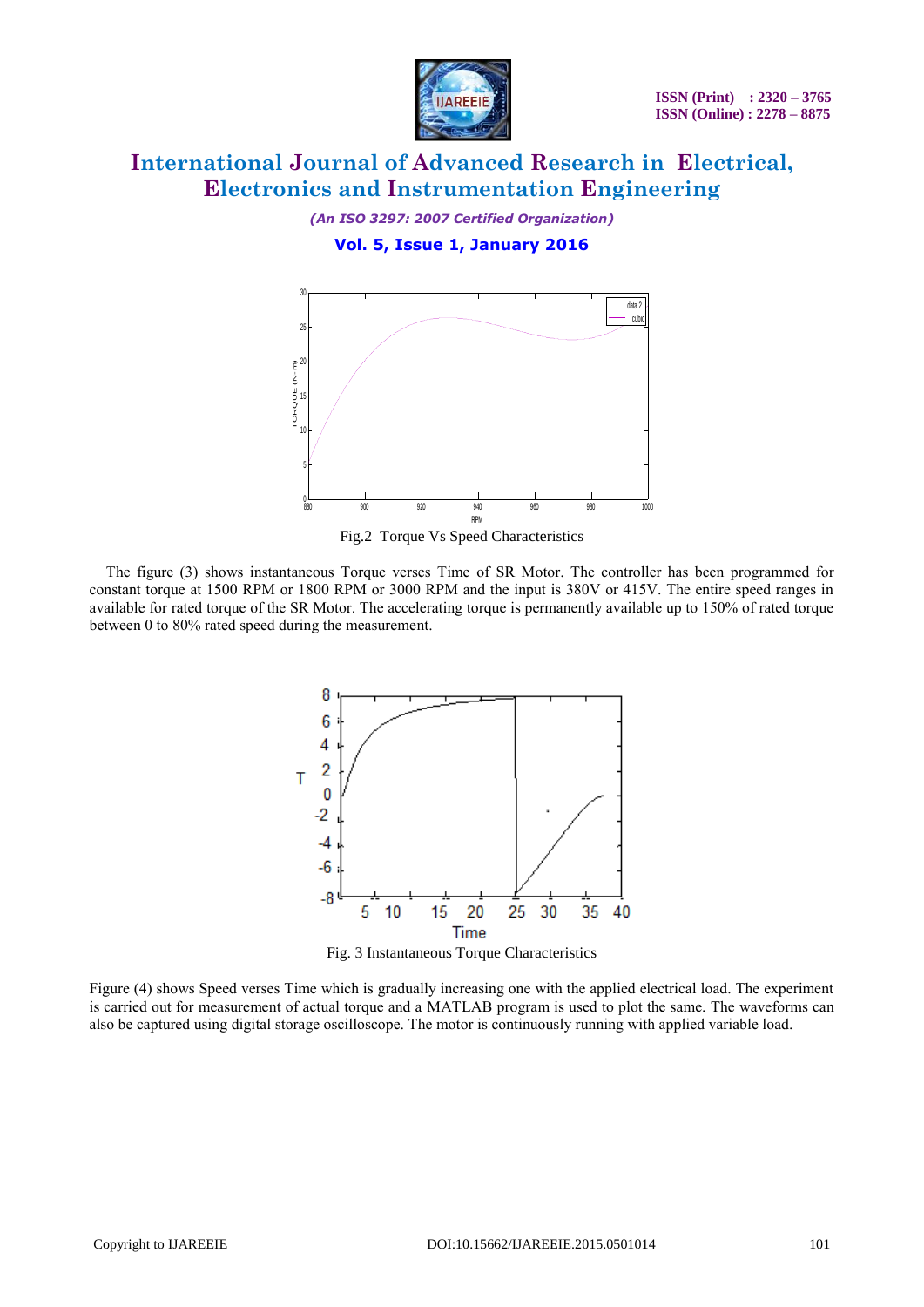

*(An ISO 3297: 2007 Certified Organization)*

### **Vol. 5, Issue 1, January 2016**



Fig. 4 Speed Vs Time Characteristics

The figure (5) shows the flux linkages characteristics of 4 KW SR Motor



Fig.5 Flux - linkages Characteristics

The iterative readings are processed by the Matlab (using Simpson's 1/3ed rule) which calculates the flux linkage. The flux linage characteristics are plotted for various rotor positions and currents. In the figure (5) the flux linage characteristics are plotted from 0 to 30 degree rotor positions.

### **VI. CONCLUSION**

The dynamic equivalent circuit of SR Motor can be used for calculating the performance parameters. The dynamic characteristics are verified theoretically and experimentally. In the dynamic condition, the speed of SR Motor is varying one and torque-speed characteristics are plotted in this condition. In overall, a new innovative method is developed for performance measurement of SR Motor using Equivalent Circuit.

#### **REFERENCES**

- [1] Semsudin Masic et.al. , "Computation of Static, Steady-State and Dynamic Characteristics of the Switched Reluctance Motor", Automatika Vo.l 43, pp 109-117, 2002
- [2] P.N.Materu and R.Krishnan, "Steady-State Analysis of the Variable-Speed Switched-Reluctance Motor Drive", IEEE Trans. on Industrial Electronics, IE-36, n.4, pp. 523-529, November 1989.
- [3] J.K.Chen et.al. "Subhormonics and Chaos in Switched Reluctance Motor Drives" , IEEE transaction on Energy Conversion, Vol-1, 2002.